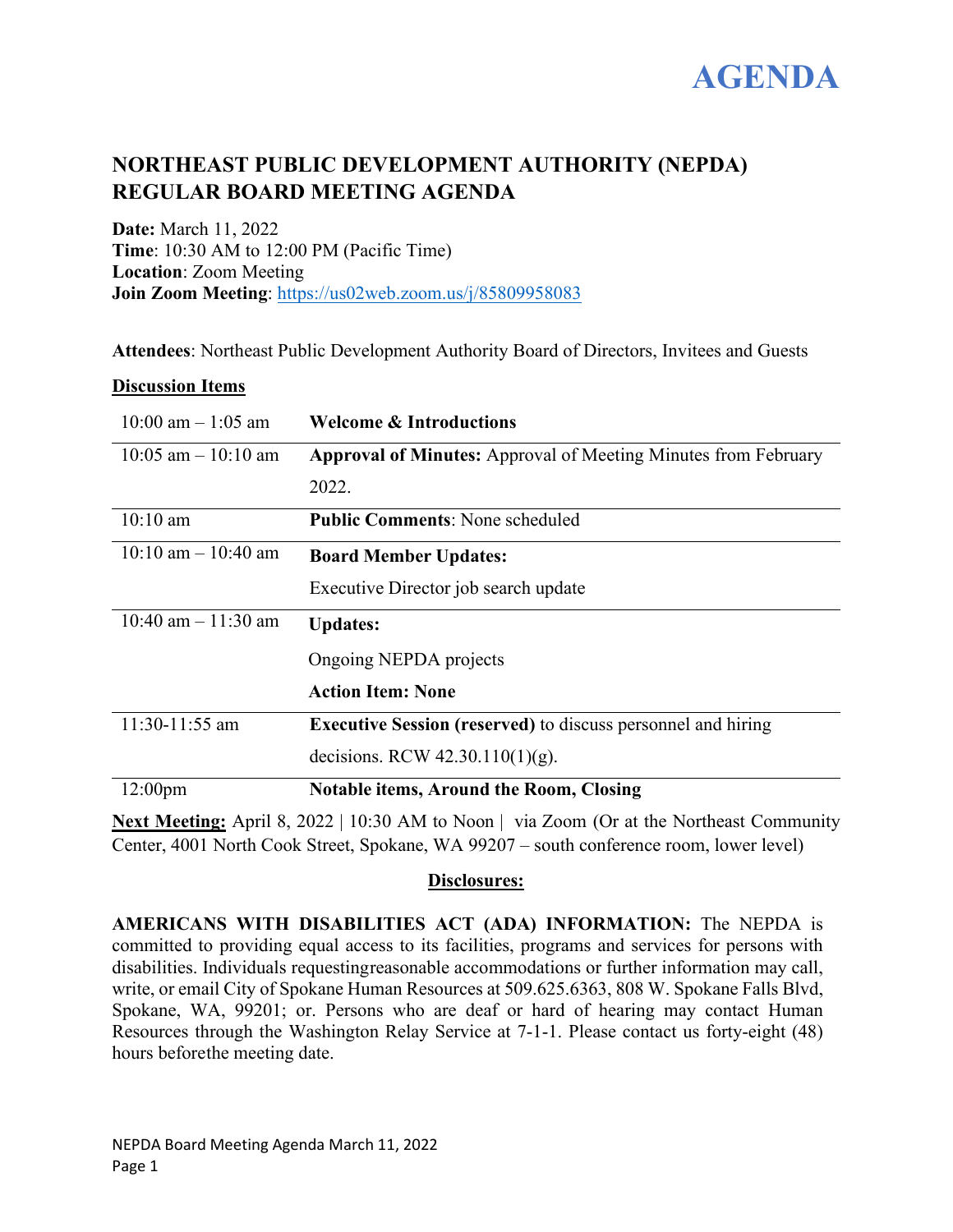

# **Executive Session**:

An Executive Session may be called during the meeting. The purpose must be announced and is limited by RCW 42.30.110. Examples include: (1) to discuss with legal counsel litigation, potential litigation and/or legal risks (RCW 42.30.110(1)(i)); (2) to consider the acquisition of real estate by lease or purchase when public knowledge regarding such consideration would cause a likelihood of increased price (RCW 42.30.110(1)(b)); and (3) to consider the minimum price at which real estate will be offered for sale or lease when public knowledge regarding such consideration would cause a likelihood of decreased price (final action selling or leasing public property shall be taken in a meeting open to the public)(RCW 42.30.110(1)(c)).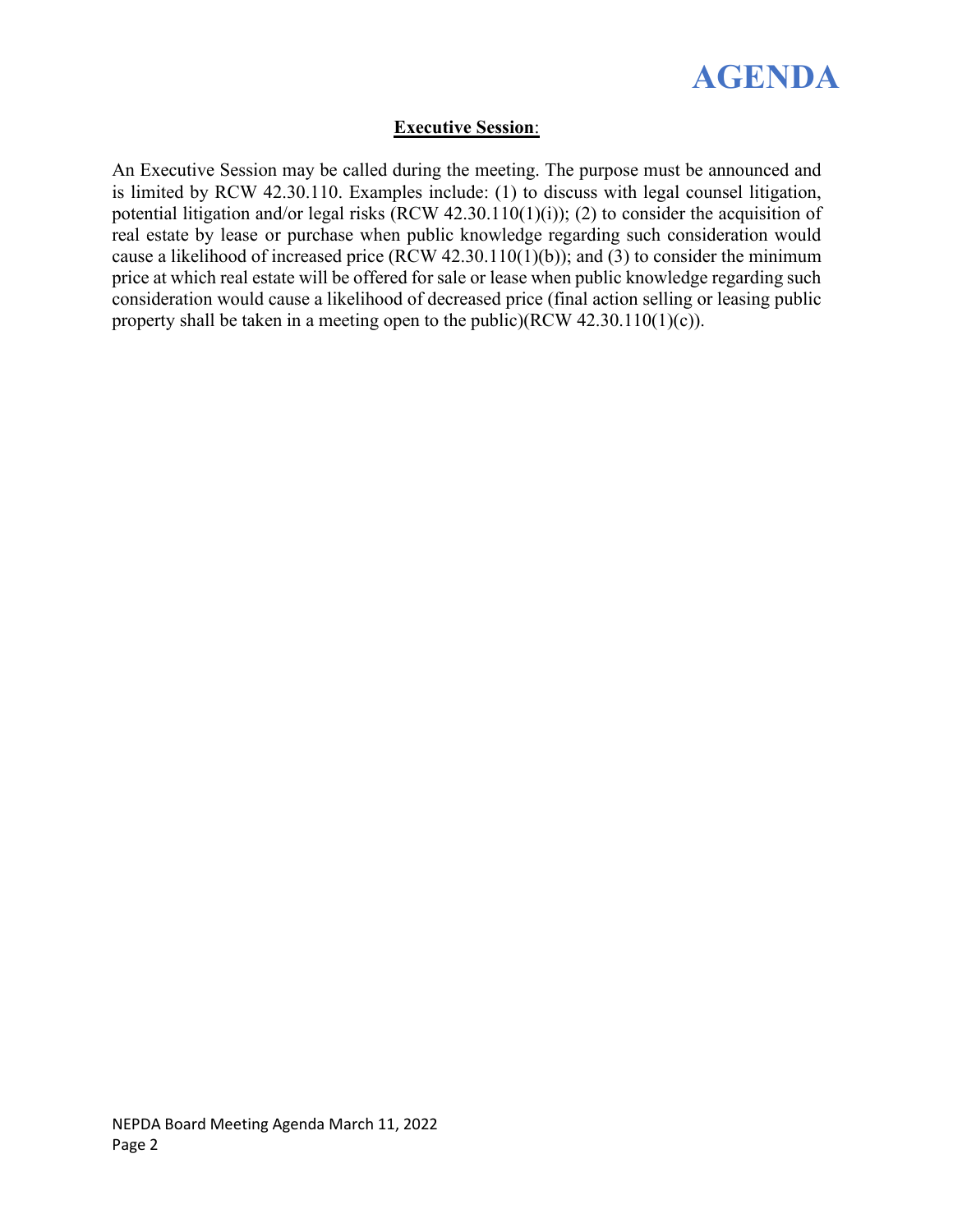#### MINUTES – Regular Meeting

#### **NORTHEAST PUBLIC DEVELOPMENT AUTHORITY**

Date: February 11, 2022 Meeting Time: 10:30 AM Location: Board Members and Public attendance via Zoom

#### **Attendees:**

Board Members present – Josh Kerns, Michael Cathcart, Marlene Feist, Cindy Chipman, Jordan Tampien and Scott Simmons

Board Members absent – Cheryl Stewart

Staff absent – Megan Clark, Legal Counsel

Guests – Storhaug Engineering – Austin Storhaug and Mike Galusha, Steve MacDonald, Theresa Sanders, Nick Czopla, Larry Mott, Collin Tracy, Ron Valencia, Shae Blackwell and Steve MacDonald

## **Welcome and Introductions:**

Chair Michael Cathcart called the meeting to order at 10:31 A.M. He indicated a quorum was present.

#### **Approval of Minutes:**

A motion was made by Cindy Chipman to approve the January 14, 2022 minutes. The motion was seconded by Josh Kerns. The motion passed unanimously.

#### **Executive Director Recruiting Update:**

Executive Director job search to be posted on Indeed, and requested by be posted by Ignite Northwest and Greater Spokane, Inc. (GSI).

## **ECP Team Presentation:** (Nick Czopla and Theresa Sanders)

- Garland Avenue estimated costs: \$1,233,500 (ECP requesting PDA support to fund this)
- Thor/Rockwell estimated costs: \$1,120,965 (ECP would fund this)
- Road Construction to commence soon
- Building forms foundation (June/July)
- Ideal buildout in five to seven years
- \$200,000 funding remains available from City of Spokane projects of significance
- Questions and availability posed by ECP team on uses of ARP from City/County